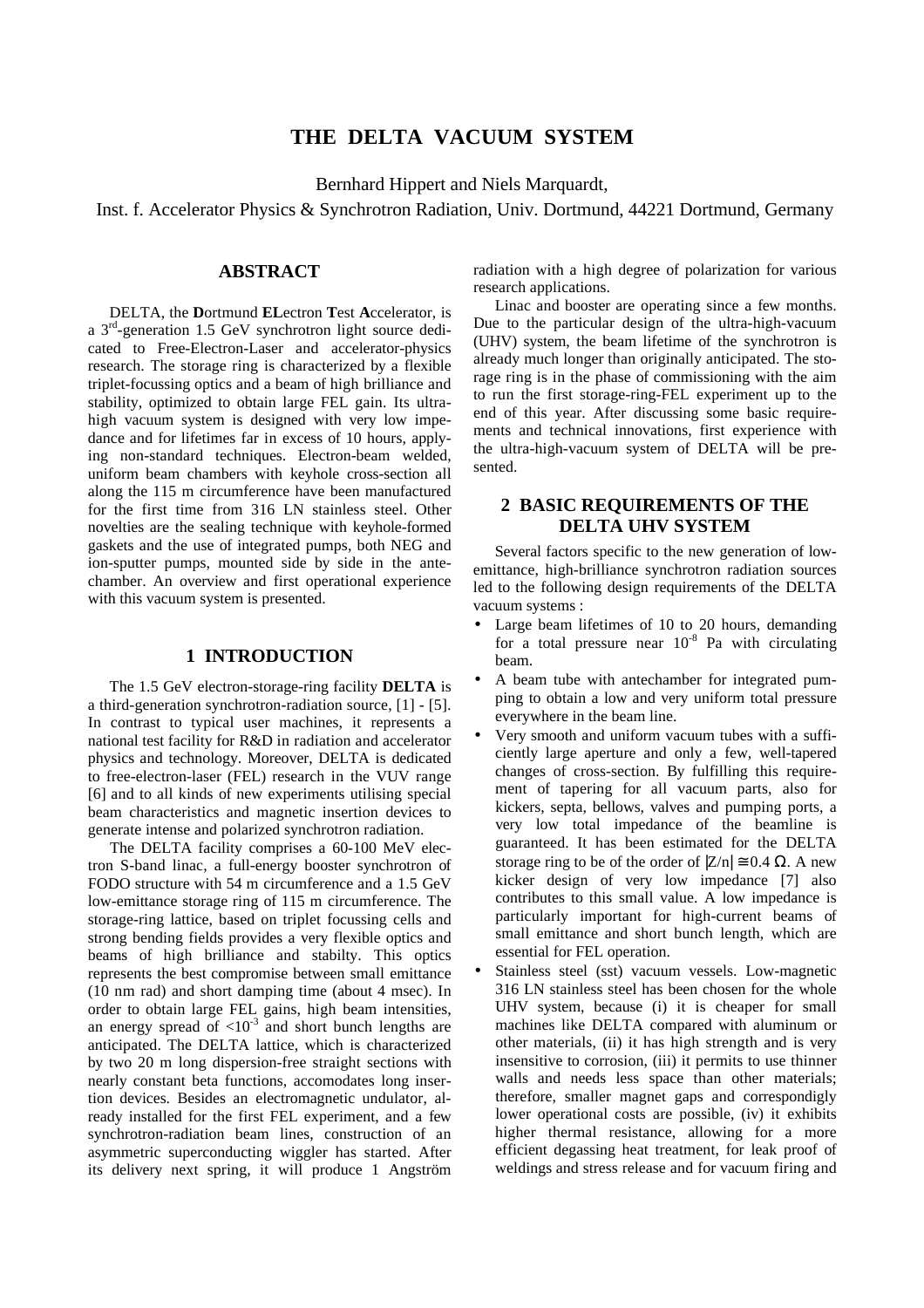hydrogen degassing of vessels, (v) no welds between sst and other materials (like aluminum) are necessary; therefore standard components and sst flanges can be used and welding and repairing of vessels is much easier.

- Short vacuum conditioning and pump-down times, which are important for a test accelerator without insitu bake-out installations.
- Because of lower costs, the same dipoles and quads and the same vacuum vessels are used for both rings.
- The DELTA booster was built to operate in two modes, namely as a slowly energy-ramped synchrotron and as a storage ring. Due to low-energy injection, the vessels of the booster are equipped near all ends of dipole fields with ion-clearing electrodes, using the distributed NEG strips as voltage supply.

### **3 TECHNICAL NOVELTIES OF THE DESIGN**

To meet the described technical conditions encountered with modern light sources, the following innovations of vacuum technology were carried out at DELTA :

**(1)** For the first time, vacuum vessels of keyhole cross-section with beam channel and antechamber were totally manufactured of austenitic stainless steel of very low magnetic permeability ( $\mu$ <sub>r</sub> $\leq$ 0.005). Form and dimensions of the key-hole cross-section are determined by the gap width of dipoles of 50 mm and the pole distance of 70 mm of quadrupoles. As exhibited in Figure 1, beam tube of octagonal shape and rectangular antechamber are connected by a continuous slit of 8 mm height and 35 mm width. The dimensions of the slit were determined by computer calculations and represent an optimum between a low chamber impedance and maximum pumping conductance. The material chosen is electroslag refined (ESR) sst 316 LN. Whereas the chamber walls consist of cold-rolled sheets of 3 mm thick sst, all flanges were cut out of forged blocks of sst 316 LN (ESR). Bent dipole chambers as well as straight chambers, were fabricated in the same manner. With a heavy 600 tons press upper and lower half of each vessel were separately compressformed in two steps by a deep-drawing process and cut in pieces of two meters length. Two different heavy tools of sst were built for bent and straight vessels, correspondingly. Transverse TIG welding from the inner side of the half shells was applied to obtain vessels of total lengths of more than 2 meters. Afterwards, upper and lower halves of vessels were electron-beam welded longitudinally in a 6 m long high-vacuum vessel. All beam chambers were subjected to careful chemical cleaning and a hydrogen-degassing heat treatment. This vacuumfiring processing has been performed at CERN in a big vacuum furnace for a period of two hours at a temperature and pressure of  $950\text{ °C}$  and  $10^{-3}$  Pa, respectively. After welding of the button electrodes of beam-position monitors and mounting of the distributed ion-getter pumps, each vessel was leak tested and finally baked for about 15 hours at 300 $\mathrm{^0C}$ .

**(2)** Two different types of distributed ion-getter pumps are installed for the first time together and parallel to each other in the vacuum vessel of the storage ring. These are distributed NEG pumps of the low-temperature material St707 (DNEGP´s) and distributed ion pumps (DIP´s). For the latter about 4.5 kV high tension and the strong dipole fields of the storage ring are needed. The antechambers of all vacuum vessels of the booster and the straight ones of the storage ring contain two NEG strips. Each of them is folded and its ends connected to electrical feedthroughs at one end of the vessel. Thus two NEG strips are arranged as four in parallel. In each storagering dipole vessel one folded NEG strip (two in parallel) is mounted along the whole length, side by side with several DIP-modules. Each DIP-module of 300 mm length consists of two distributed ion pumps mounted on top of each other (see Figure 1). Their anode plates are connected with those of the next module or with the HV feedthrough. These DNEGP´s and DIP´s are reveted on ground plates and are electrically insulated by ceramic holders. Depending on the total length of the chamber, several such modules are connected with one another like a chain. These 2-fold DIP modules are equipped with two titanium cathodes, sharing a second one made of tantalum. Tantalum has been used because of its larger noble gas pumping speed compared with titanium. At both ends of each module a short spacer of 15 mm length is fixed. This spacers are fitting into the slot connecting antechamber and beam channel. Due to the reduced mechanical stability of the 3 mm thick wall, these spacers are necessary to ensure a constant slot size after evacuating the chamber. They also serve the purpose to keep the pump modules in position, thus any welding at vacuum surfaces is avoided. At the outside wall of the vessels a U-shaped sst channel for direct water cooling is welded, which is bridged at flanges by removable copper tubes. In addition to the distributed ion-getter pumps, all vacuum tanks of kickers, septa and pumping ports are equipped with lumped ion pumps. These lumped pumps consist of titanium-sublimation pums mounted in the same housing together with 120 or 240  $\mathrm{ls}^{-1}$  ion-sputter pumps of the diode type. The latter are also equipped with tantalum cathodes for increased noble-gas capacity.

**(3)** A special flange technique has been applied for sealing of DELTA vessels. Silver-plated  $(20 \mu m)$  OFcopper gaskets of 0.50 mm thickness made by chemically etching are inserted between each pair of DELTA flanges. The flanges are cut out of sst with the typical keyhole aperture of DELTA vessels and with plane and smooth surfaces of 0.1 to 0.2  $\mu$ m roughness. A thin lip on both sides of the gasket of 0.15 mm thickness and 0.7 mm width, which runs around the circumference of the key-hole aperture at 1 mm distance, forms the sealing when compressed between the flanges. Due to this particular sealing, the flange size is considerably reduced, and there are no vacuum problems caused by slits between flanges and no need for rf bridging of slits. In case of scratches or damage of the sealing surface, DELTA flanges are much easier and faster to repair than